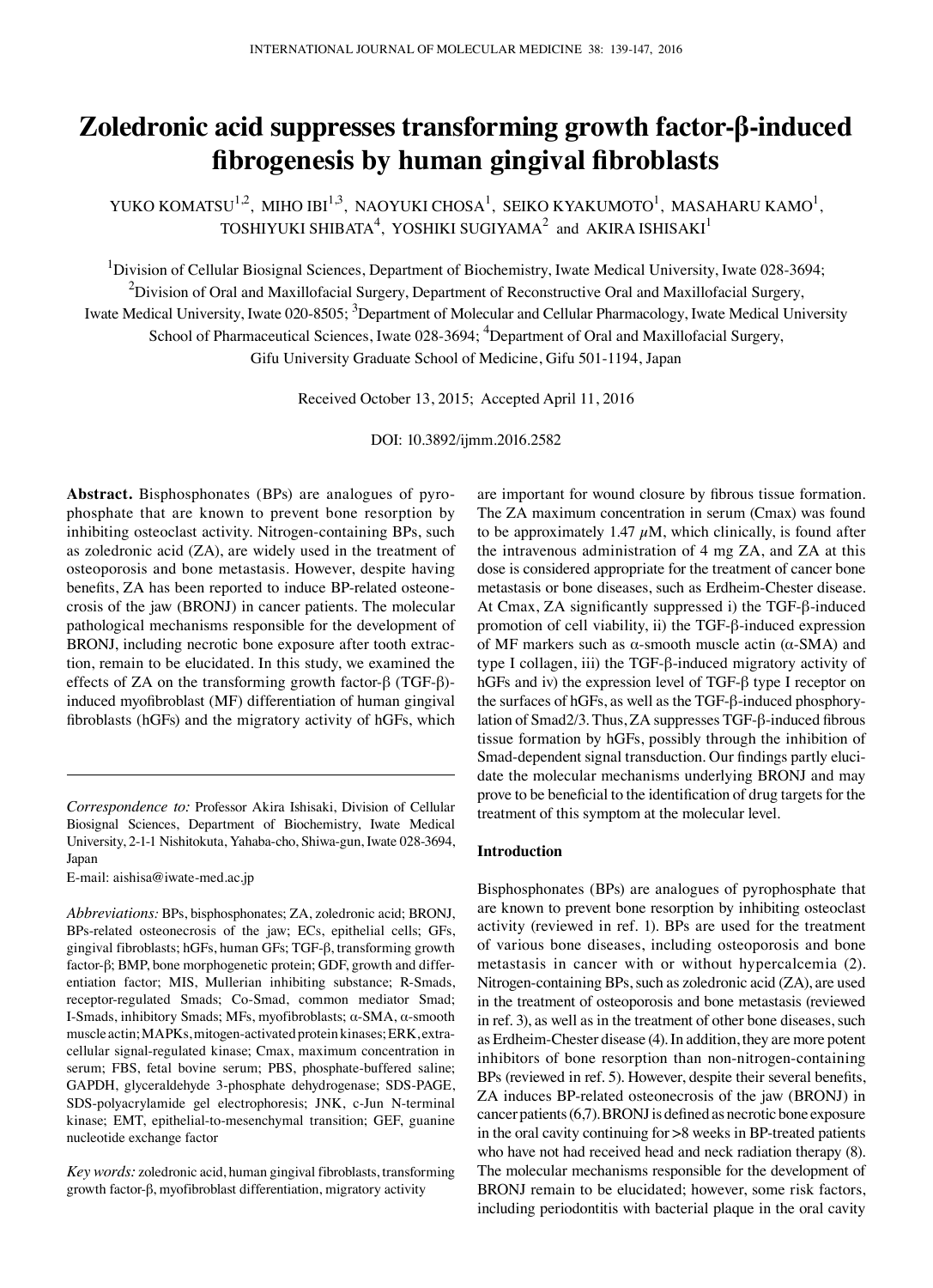have been associated with this symptom (reviewed in ref. 7). Previous studies have suggested that infectious agents, including *Actinomyces*, play important roles in the etiology and progression of BRONJ (9-11). Interestingly, Kobayashi *et al* reported that ZA promoted the adherence of *Streptococcus mutans* to hydroxyapatite and the proliferation of oral bacteria obtained from healthy individuals, suggesting that ZA increases bacterial infection (12). Wound closure by oral epithelial cells (ECs) and gingival fibroblasts (GFs) is important, not only for successful wound healing, but also for the protection of the socket from oral bacterial infection following tooth extraction. Thus, it is possible that an oral bacterial infection may induce BRONJ in cooperation with other risk factors, such as diabetes mellitus with steroid intake (13) or with microvascular disease (14), smoking, prosthetic trauma, and implant treatment (15). In addition, the ability of GFs to migrate and synthesize type I collagen is essential for the formation of rigid gingival connective tissue to cover the intraoral bone exposure, which protects the alveolar bone of the maxilla and the jaw from infection with oral bacteria. However, the mechanisms through which ZA affects the ability of human GFs (hGFs) to migrate and synthesize the connective tissue at the molecular level remain to be elucidated.

When tissue injury occurs, the blood coagulation cascade is initiated, resulting in the formation of fibrous connective tissue, which functions as a scaffold for the influx of inflammatory cells. Platelets also aggregate at the site of injury, and become activated by binding to the negatively charged extravascular fibrous tissue, and release various growth factors, including transforming growth factor-β (TGF-β) (reviewed in ref. 16). TGF-β1 is known to be expressed in serveral types of cells, including hGFs, and is involved in the proliferation and differentiation of these cells (17,18). Thus, the functions of TGF-β seem to be autocrine or paracrine as regards the regulation of hGFs during oral inflammation and the wound healing processes at the site of injury. The TGF-β superfamily consists of two families: the TGF-β/activin/Nodal family and the bone morphogenetic protein (BMP)/growth and differentiation factor (GDF)/Mullerian inhibiting substance (MIS) family (reviewed in ref. 19).

The TGF-β superfamily ligands initiate a cascade of signaling events by binding to their respective type I and type II receptors in the extracellular space. Following this, two type I and two type II receptors form a tetrameric complex. In this ligand-bound complex of type I and type II receptors, the type II receptor kinase activates the type I receptor kinase. The type I receptor induces intracellular signal transduction by phosphorylating the receptor-regulated Smads (R-Smads) (reviewed in refs. 20-23). Smads are central signal transducers of TGF-β superfamily and are composed of 3 groups. The first group comprises the R-Smads; Smad1, Smad5 and Smad8 are primarily activated by the BMP-specific type I receptors, whereas Smad2 and Smad3 are activated by TGF-β-specific type I receptors. The second group contains the common mediator Smad (Co-Smad; e.g., Smad4). The third group comprises the inhibitory Smads (I-Smads; e.g., Smad6 and Smad7). Activated R-Smads form complexes with the Co-Smad, which enter the nucleus, and, together with other cooperative proteins, positively or negatively control the transcription of specific target genes. I-Smads suppress the activation of R-Smads by competing with R-Smads for type I receptor interaction and by recruiting specific ubiquitin ligases, resulting in their proteasomal degradation (reviewed in ref. 24).

TGF-β has the ability to induce the differentiation of various types of cells into myofibroblasts (MFs), which typically exhibit the formation of F-actin stress fibers (reviewed in ref. 25). We have previously demonstrated that TGF-β induces the expression of the MF markers,  $α$ -smooth muscle actin  $(α$ -SMA) and type I collagen, in fibroblastic cells derived from periodontal ligament (26). Sobral *et al* reported that TGF-β induced the differentiation of hGFs into MFs in a Smad-dependent manner (27). Thus, TGF- $\beta$  is now known to induce MF differentiation from fibroblasts, which preferentially form a fibrous tissue. TGF-β is also known to induce migratory activity in various types of cells, including fibroblastic cells in a Smaddependent manner (28-30). In addition, Bakin *et al* reported that TGF-β regulates the migratory activity of ECs in a p38 mitogenactivated protein kinase (MAPK)-dependent manner (31), suggesting that TGF-β induces cell migratory activity through MAPKs as opposed to Smads. Moreover, TGF-β plays important roles in physiological wound closure by promoting cell migration and type I collagen synthesis. On the other hand, the abnormal and persistent appearance of MFs causes scar formation or fibrosis (32,33). The abnormal potentiation of TGF- $\beta$ signaling in MFs possibly causes fibrogenic diseases. Therefore, MFs represent key players in the physiological reconstruction of connective tissue following injury and in generating the pathological tissue deformations that characterize fibrosis (34).

In this study, we investigated the mechanisms through which ZA, at its maximum concentration in serum (Cmax), which clinically, is usually found after the intravenous administration of 4 mg ZA, which is the appropriate amount for the usual treatment of bone metastasis (35,36) or bone diseases such as Erdheim-Chester disease (4), affects TGF-β-induced intracellular signal transduction and MF differentiation of hGFs, which are important processes for the progression of fibrogenesis during inflammation.

### **Materials and methods**

*Reagents.* Recombinant TGF-β was purchased from Peprotech, Inc. (Rocky Hill, NJ, USA). The TGF-β type I receptor inhibitor, SB-431542, which preferentially suppresses the activation of the intracellular signal transduction of Smad2 by this receptor (37,38), and sometimes broadly suppresses the TGF-β1-induced activation of p38 MAPK, and extracellular signal-regulated kinase (ERK) as opposed to Smad2 (30) was purchased from Calbiochem (La Jolla, CA, USA). Zometa® obtained from Novartis Pharmaceuticals (Tokyo, Japan) was used as ZA in all our experiments. The Cmax of ZA in an adult human body is approximately 1.47  $\mu$ M within 15 min after its intravenous administration (4 mg/5 ml) according to the user instructions provided with Zometa®. This is the appropriate amount of ZA for the treatment of cancer bone metastasis (32,33), and is referred in the internal document ZOMU00007 belonging to Novartis Pharmaceuticals.

*Cell culture.* hGFs were isolated and cultured as described in our previous study (39). Briefly, the cells were isolated from the fresh gingival tissue biopsy samples of 3 volunteers, and were maintained in a Dulbecco's modified Eagle's medium (DMEM)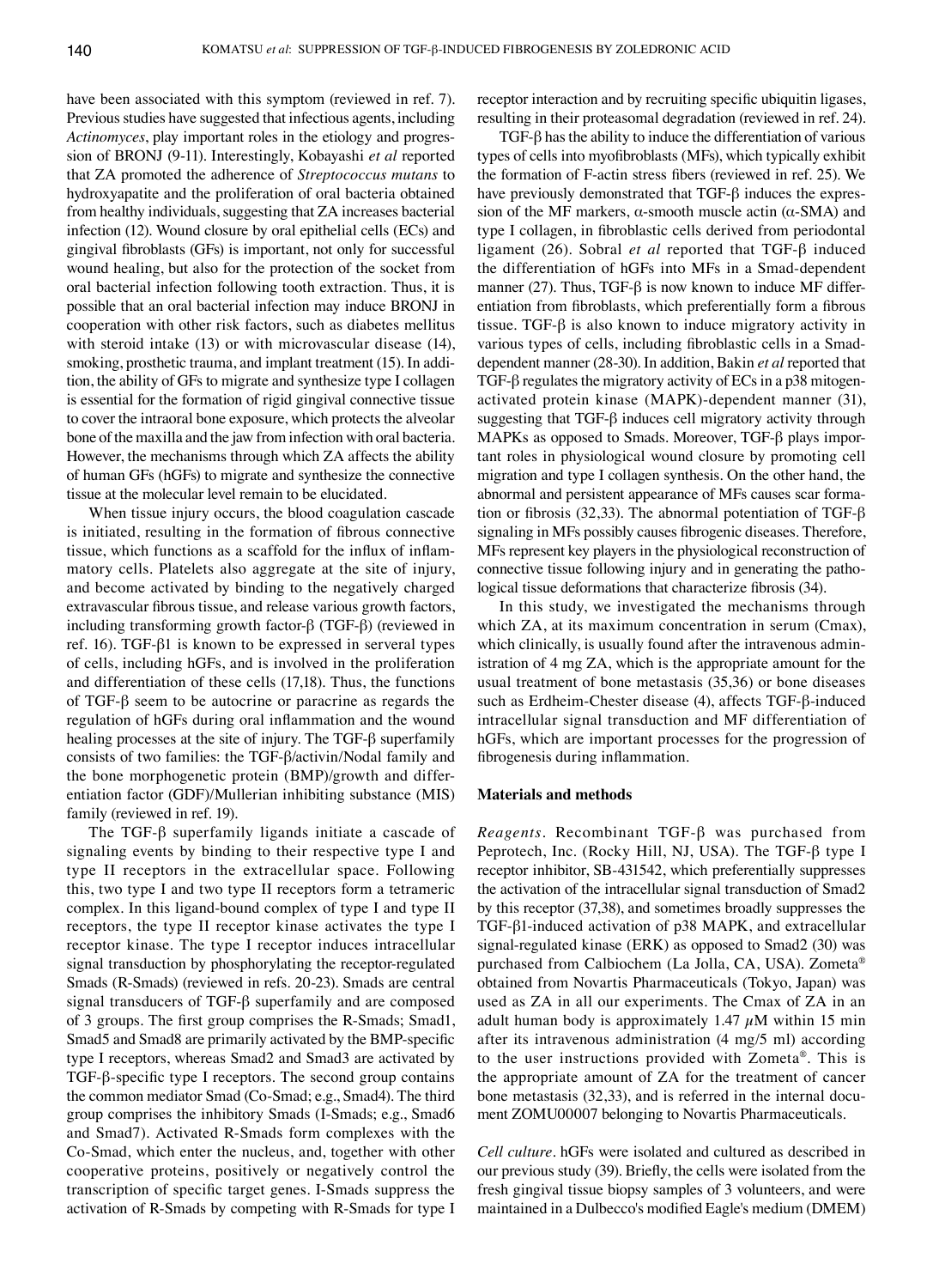supplemented with 10% fetal bovine serum (FBS) and penicillinstreptomycin (both from Invitrogen, Gaithersburg, MD, USA). Informed consent was obtained from all the volunteers prior to obtaining the samples, and the Ethics Committee of Iwate Medical University approved the research protocol (approval no. 1126). Subsequently, one hGF culture retaining a high proliferative potential among the 3 cultures was used. NIH3T3 mouse embryonic fibroblasts (used as a standard control for the fibroblasts), obtained from RIKEN Cell Bank (Tsukuba, Japan), were cultured with DMEM supplemented with 10% FBS and penicillin-streptomycin (both from Invitrogen).

*Cell viability assay.* The status of cell viability was evaluated using an alamarBlue assay (AbD Serotec, Oxon, UK) according to the manufacturer's instructions. This assay reagent includes an indicator that fluoresces and undergoes colorimetric changes when reduced by mitochondrial respiration, which is proportional to the number of living cells. For the viability assay, the cells were seeded in 96-well plates at a density of  $2.48x10<sup>3</sup>$  cells/well and cultured for 48 h in medium containing 10% FBS, with or without ZA at the indicated concentrations (0.0147-147  $\mu$ M). Some of the cells were subsequently treated with TGF-β1 (1-5 ng/ml) for 24 h following treatment with ZA. The medium was replaced with DMEM containing 10% alamarBlue solution to evaluate the viability of the cells, and the cells were cultured for an additional 4.5 h. The absorbance in each well was measured using an ELISA plate reader (Tosoh Corp., Tokyo, Japan). The data were presented as values of  $Abs_{570}$  -  $Abs_{600}$ . Each experiment was repeated 3 times, with 5-wells dedicated for each time point.

*RNA isolation and RT-qPCR.* Total RNA from the hGFs and NIH3T3 cells was isolated using ISOGEN II reagent (Nippon Gene, Toyama, Japan) according to the manufacturer's instructions. First-strand cDNA was synthesized from total RNA using the PrimeScript RT reagent kit (Takara Bio, Shiga, Japan). PCR was subsequently performed on a Thermal Cycler Dice Real-Time system using SYBR Premix Ex Taq II (both from Takara Bio) with specific oligonucleotide primers (human  $\alpha$ -SMA forward, 5'-ATACAACATGGCATCATCACCAA-3' and reverse, 5'-GGG CAACACGAAGCTCATTGTA-3'; mouse α-SMA forward, 5'-CAGATGTGGATACAGCAAACAGGA-3' and reverse, 5'-GACTTAGAAGCATTTGCGG TGGA-3'; human TGF-β type I receptor forward, 5'-GCT GCTCCTCCTCGTGCT-3' and reverse, 5'-TTGTCTTTTGTACAGAGGTGGC-3'; human TGF-β type II receptor forward, 5'-CTGCACATCGTCCTG TGG-3' and reverse, 5'-GGAAACTTGACTGCACCGTT-3'; and human glyceraldehyde 3-phosphate dehydrogenase (GAPDH) forward, 5'-GCACCGTCAAGGCTGAGAAC-3' and reverse, 5'-ATGGTGGTGAAGACCCCACT-3'; and mouse GAPDH forward, 5'-TGTGTCCGTCGTGGATCTG-3' and reverse, 5'-TTGCTGTTGAAGTCGCAGGAG-3'). The mRNA expression levels of α-SMA, TGF-β type I receptor and TGF-β type II receptor were normalized to those of GAPDH, and the relative expression levels were presented as the fold increase or decrease relative to the control.

*Western blot analysis.* The cells were lysed in RIPA buffer [50 mM Tris-HCl (pH 7.2), 150 mM NaCl, 1% NP-40, 0.5% sodium deoxycholate and 0.1% SDS] or lysis buffer [20 mM HEPES (pH 7.5), 150 mM NaCl, 1 mM EDTA and 1% Triton® X-100] containing protease and phosphatase inhibitor cocktails (both from Sigma, St. Louis, MO, USA). The protein content of the samples was measured using BCA reagent (Pierce, Rockford, IL, USA). Samples containing equal amounts of protein were separated on 10% SDS-polyacrylamide gels and transferred onto a polyvinylidenedifluoride membrane (Millipore Corp., Bedford, MA, USA). After being blocked with 1% BSA or 1% skim milk in T-TBS (50 mM Tris-HCl, pH 7.2, 150 mM NaCl and 0.05% Tween-20), the membrane was incubated with primary antibodies including anti-α-SMA rabbit polyclonal antibody (1:1,000; ab5694; Abcam, Cambridge, UK), anti-Smad2/3 purified mouse monoclonal antibody (1:1,000; 610842; BD Transduction Laboratories™, Franklin Lakes, NJ, USA), anti-phospho-Smad2/3 (#8828), anti-p38 MAPK (#9212), anti-phospho-p38 MAPK (#9211), anti-c-Jun N-terminal kinase (JNK; #9251) and anti-phospho-JNK polyclonal antibodies (#9252)(1:1,000; all from Cell Signaling Technology,Inc., Beverly, MA, USA) and anti- $\alpha$ -tubulin mouse monoclonal antibody (1:25,000; #3873, Cell Signaling Technology, Inc.) as a loading control for normalization. The proteins of interest were then detected using appropriate horseradish peroxidase-conjugated secondary antibodies (Cell Signaling Technology, Inc.) and an Amersham ECL™ Prime Western Blotting Detection reagent (GE Healthcare Bio-Sciences, Pittsburgh, PA, USA).

*Immunofluorescence analysis of cultured cells.* For immunofluorescence analysis of the cultured cells, the hGFs were subcultured on non-coated cover glass slips (Matsunami Glass Ind., Ltd. Kishiwada, Japan) at a density of  $2.5x10^4$  cells/ glass slip (BD Biosciences, Franklin Lakes, NJ, USA) and maintained in DMEM supplemented with 10% FBS, with or without ZA (1.47  $\mu$ M) for 48 h. The culture medium was replaced with DMEM without FBS, supplemented with or without TGF-β1 (5 ng/ml). The cells were maintained in this medium for 4 or 5 days, fixed in 4% paraformaldehyde (Nacalai Tesque, Inc., Kyoto, Japan) for 15 min and permeabilized with Triton X-100 (Sigma). Following background reduction with normal goat serum, the cells were labeled with anti-α-SMA rabbit polyclonal antibody (1:100; ab5694; Abcam), or anti-collagen type I rabbit polyclonal antibody (1:100; 600-401-103-0.1; Rockland, Inc., Rockland, ME, USA) at room temperature for 1 h. After being washed with phosphate-buffered saline (PBS) to remove the excess primary antibody, the cells were incubated with Alexa Fluor® 488-conjugated goat anti-rabbit IgG (1:1,000; A-11034; Molecular Probes, Leiden, The Netherlands) and DAPI (1:1,000; KPL, Gaithersburg, MD, USA) for 30 min at room temperature. After being washed with PBS to remove the excess secondary antibody, the fluorescent signal was detected using an Olympus IX70 fluorescence microscope with the LCPIanFI 20 objective lens (Olympus Co., Tokyo, Japan).

*Evaluation of the migratory activities of hGFs and NIH3T3 cells.* Cell migration assays were performed using Transwell® membrane cell culture inserts  $(8 \mu m)$  pore size; Corning Inc., Corning, NY, USA) according to the manufacturer's instructions. The hGFs were cultured with or without ZA  $(1.47 \mu M)$  in DMEM supplemented with 10% FBS for 48 h at a cell density of  $6.0x10<sup>5</sup>$  cells in 10 cm culture dish. The cells were then placed at a density of  $1.0x10<sup>5</sup>$  cells in the cell culture inserts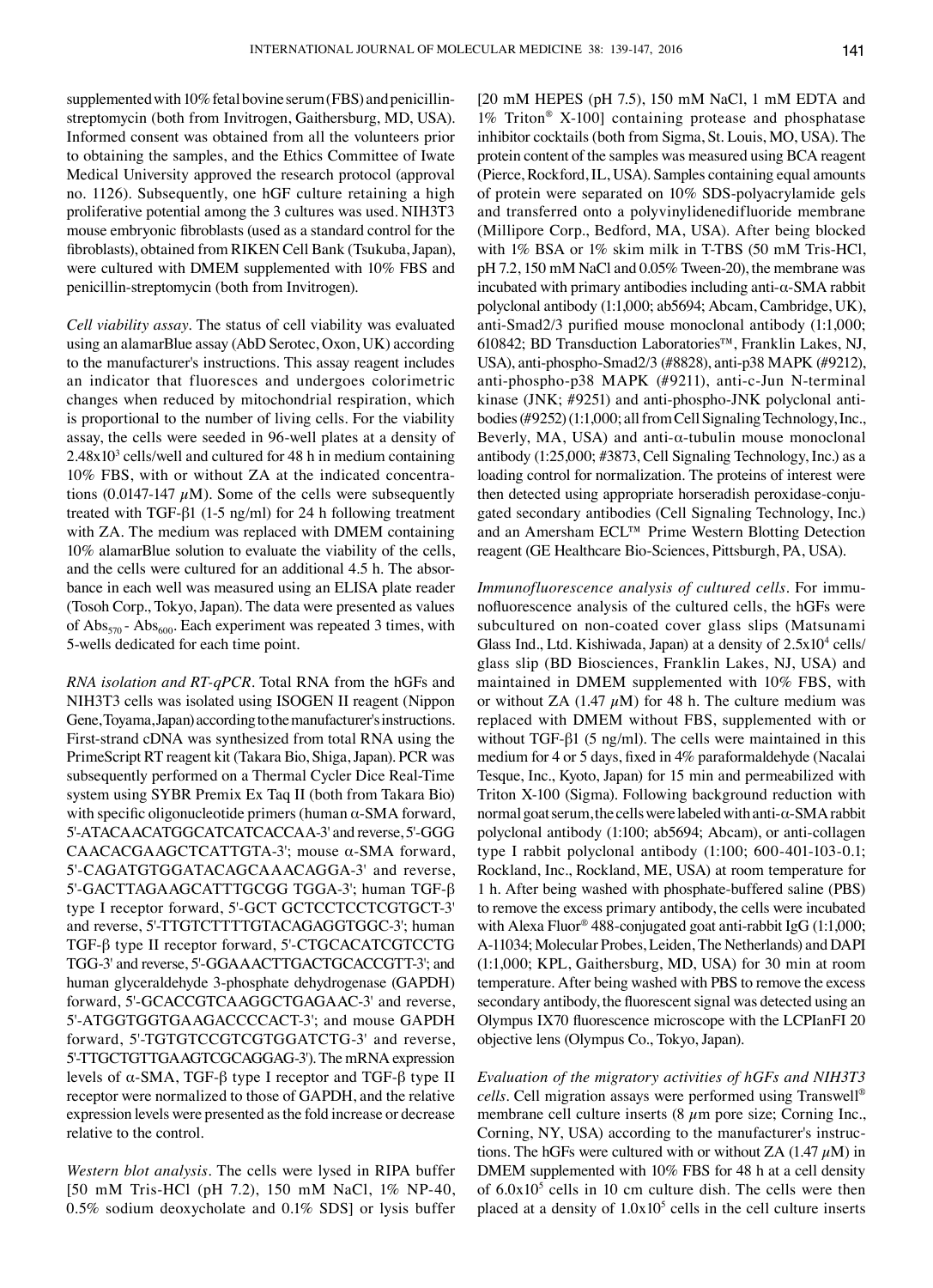in the each well of a 24-well cell culture plate in DMEM with 0.1% BSA. The cells were allowed to migrate through the porous membrane that bordered the upper cell culture insert and the lower well of 24-well culture plate which contained DMEM in the presence or absence of TGF- $\beta$  (5 ng/ml) for 6 h at 37°C. TGF-β was added to the culture medium in the lower well of 24-well culture plate. In some cases, SB-431542 was added to both the upper and lower culture media. The cells on the upper side of the membrane were wiped, and the membrane was fixed in 4% paraformaldehyde in PBS. After being washed with PBS, the cells that had migrated onto the underside of the membrane were labeled with DAPI (1:1,000; KPL) and counted. The values were shown as average of those from 3 wells. The evaluation of the migratory activity of the NIH3T3 cells was performed as described above without pre-treatment of the cells with ZA.

*Flow cytometry.* The hGFs were cultured with or without ZA (1.47  $\mu$ M) in DMEM supplemented with 10% FBS for 48 h at a density of  $6.0x10<sup>5</sup>$  cells in a 10-cm culture dish. The cells  $(1.0x10<sup>5</sup>$  cells) were suspended in PBS containing 0.5% FBS and 2 mM EDTA and incubated with anti-TGF-β receptor type I (1:100; ab30103) or type II (1:50; ab78419) (both from Abcam) primary antibodies for 1 h at 4˚C. For the negative control experiments, the cells were incubated with the same protein amount of normal control IgG (sc-2028; Santa Cruz Biotechnology, Inc., Santa Cruz, CA, USA) as each specific antibody. The cells were then incubated with PE-conjugated secondary antibodies (#732988 for ab31013; #732970 for ab78419) for 30 min in the dark. Acquisition was performed using an EPICS XL EXPO 32 ADC system (Beckman Coulter, Fullerton, CA, USA).

*Statistical analysis.* The data are presented as the mean  $\pm$  SD (n=3 or 5 experiments). The data were statistically analyzed using the Student's t-test, and P<0.01 (indicated by an asterisk) was considered significant. The results shown in all experiments are representative of at least 3 separate experiments.

# **Results**

*ZA suppresses the TGFβ1-induced increase in the viability of hGFs.* Treatment with ZA for 48 h in medium containing 10% FBS at the concentrations of 0.0147  $\mu$ M (1/100 of Cmax), 0.147  $\mu$ M (1/10 of Cmax) and 1.47  $\mu$ M (Cmax) did not affect the viability of the hGFs (Fig. 1A) and the NIH3T3 cells which were used as a standard control for the fibroblasts (Fig. 1B). However, at 10-100-fold higher concentrations (14.7-147  $\mu$ M) than the Cmax, ZA significantly suppressed the viability of the hGFs (35-58% suppression of the control) and that of the NIH3T3 cells (29-80% suppression of the control) in a dose-dependent manner. Thus, ZA (Cmax) does not affect the viability of hGFs and normal standard fibroblasts at 48 h following administration.

In order to elucidate the mechanisms through which ZA affects TGF-β-induced fibrogenesis by hGFs, the hGFs were pre-treated with ZA (Cmax) for 48 h and subsequently treated with TGF-β1 at the indicated concentrations for the indicated periods of time. Finally, the effect of pre-treatment with ZA (Cmax) on TGF-β-induced functions in hGFs was investigated using the following experiments:



Figure 1. Zoledronic acid (ZA) suppresses the transforming growth factor-β1 (TGF-β1)-induced increase in the viability of human gingival fibroblasts (hGFs) at the maximum concentration in serum (Cmax). (A) hGFs and (B) NHI3T3 cells were seeded in 96-well plates at a density of  $2.48x10<sup>3</sup>$  cells/ well and cultured for 48 h in medium containing 10% fetal bovine serum(FBS) with or without ZA at the indicated concentrations (0.0147-147  $\mu$ M). The medium was replaced with DMEM containing 10% alamarBlue solution, and the cells were cultured for an additional 4.5 h. To evaluate the viability of the cells, the absorbance  $(Abs_{570} - Abs_{600})$  in each well was measured using a plate reader. (C) Firstly, hGFs were seeded in 96-well plates at a density of 2.48x103 cells/well and cultured for 48 h in medium containing 10% FBS with or without ZA (Cmax) (lower, and upper graphs, respectively). The cells were subsequently stimulated with TGF-β1 (1-5 ng/ml) for 24 h. The viability of the hGFs was then measured as described above. The data are presented as the means  $\pm$  SD (n=5).  $\degree$ P<0.01 was considered significant.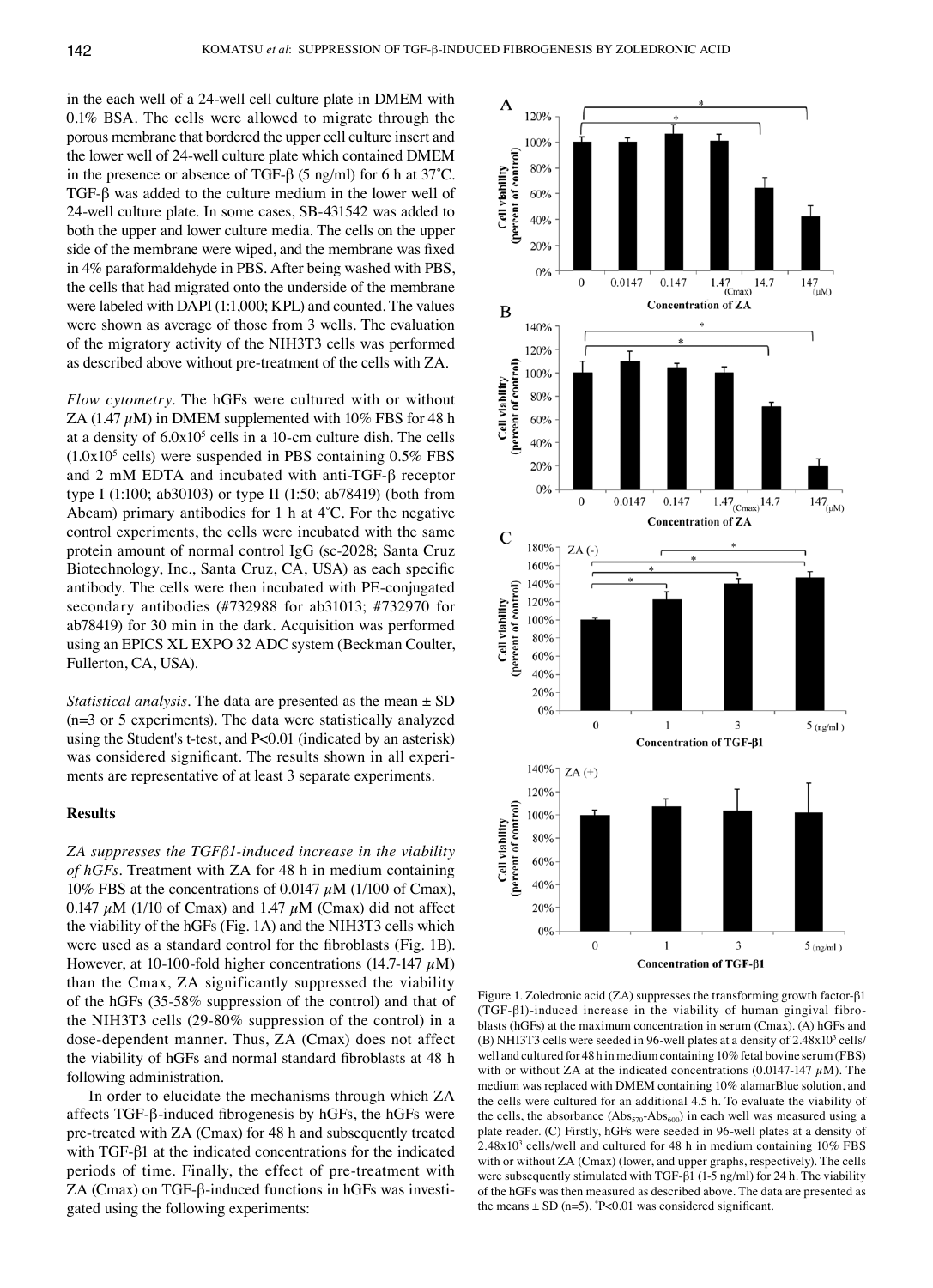

Figure 2. Zoledronic acid (ZA) at the maximum concentration in serum (Cmax) inhibits the transforming growth factor-β (TGF‑β)-induced myofibroblast (MF) differentiation of human gingival fibroblasts (hGFs). (A) hGFs were cultured for 48 h in growth medium supplemented with 10% fetal bovine serum (FBS) in the presence or absence of ZA (1.47  $\mu$ M or Cmax value of an adult human; ZA administered intravenously at 4 mg/5 ml). The culture medium was replaced with DMEM without FBS supplemented with or without TGF-β1 (5 ng/ml) and maintained for 24 h. The relative expression level of MF marker α-smooth muscle actin (α-SMA) was analyzed by RT-qPCR. Data represent the means ± SD (n=3). \*P<0.01 was considered significant. (B) The status of MF differentiation of hGFs at the protein level was evaluated by western blot analysis with anti-α-SMA antibody. The cells were cultured with or without ZA (Cmax) as described in (A), and were subsequently cultured in DMEM without FBS supplemented with or without TGF-β1 (5 ng/ml) for 4 days [α-SMA, upper panel; α-tubulin (internal control), lower panel]. (C) The cells were first cultured with or without ZA (Cmax) as described in (A), cultured in DMEM without FBS supplemented with or without TGF-β1 (5 ng/ml) for 4 (α-SMA; left panels) or 5 (type I collagen; right panels) days. The cells were then immunostained with anti-α-SMA (left panels) (green) and anti-type I collagen (right panels) (green) antibodies. Nuclei were fluorescently counterstained with DAPI (blue). Scale bar, 50  $\mu$ m. (D) hGFs were cultured for 48 h in growth medium supplemented with 10% FBS, and the medium was replaced with DMEM without FBS supplemented with or without TGF-β1 (5 ng/ml). The cells were maintained for 24 h. Some of the cells were treated with the TGF-β receptor inhibitor, SB-431542 (10  $\mu$ M), which was added to the culture medium 30 min prior to stimulation with TGF-β1. The relative mRNA expression level of MF marker α-SMA was analyzed by RT-qPCR. Data represent the means  $\pm$  SD (n=3).  $P<0.01$  was considered significant.

We examined whether ZA (Cmax) affects the viability of hGFs stimulated with TGF-β1 (1-5 ng/ml). As shown in Fig. 1C (upper graph), TGF-β1 (1-5 ng/ml) increased the viability of the hGFs (23-47% promotion of the control). However, ZA (Cmax) suppressed the TGFβ1-induced increase in the viability of the hGFs (Fig. 1C, lower graph; compare same TGF-β1 concentrations between graphs).

*ZA (Cmax) suppresses the TGF-β-induced MF differentiation of hGFs.* TGF-β1 (5 ng/ml) significantly upregulated the α-SMA mRNA expression level in the hGFs (Fig. 2A, bars 1 and 2 from left). ZA (Cmax) completely suppressed the TGF-β1 induced increase in the mRNA expression of α-SMA in the hGFs (Fig. 2A, bars 2 and 4 from left). In addition, western blot analysis revealed that ZA (Cmax) clearly suppressed the TGF-β1 induced upregulation of α-SMA expression at the protein level in the hGFs (Fig. 2B). Immunofluorescence staining also revealed that ZA (Cmax) clearly suppressed the TGF-β1-induced upregulation of  $\alpha$ -SMA expression (Fig. 2C, left panels) and type I collagen expression (Fig. 2C, right panels) at the protein level in the hGFs. We confirmed that the TGF‑β1-induced increase in the mRNA expression of  $α$ -SMA in the hGFs was significantly inhibited by SB-431542, an inhibitor of TGF-β type I receptor (Fig. 2D), indicating that TGF-β1 specifically induced the MF differentiation of hGFs through ligand-receptor interaction. Thus, these results indicate that ZA (Cmax) suppresses the TGF-β-induced MF differentiation of hGFs.

*ZA (Cmax) inhibits the TGF-β-induced migratory activity of hGFs.* As shown in Fig. 3A and C, the migration of the hGFs through the porous membrane that bordered the upper and lower chambers was significantly enhanced by stimulation with TGF-β1 (5 ng/ml). However, ZA (Cmax) completely suppressed the TGF-β1-induced migratory activity (Fig. 3A and B). In addition, we confirmed that the TGF-β-induced migratory activity was markedly inhibited by SB-431542 (Fig. 3C and D),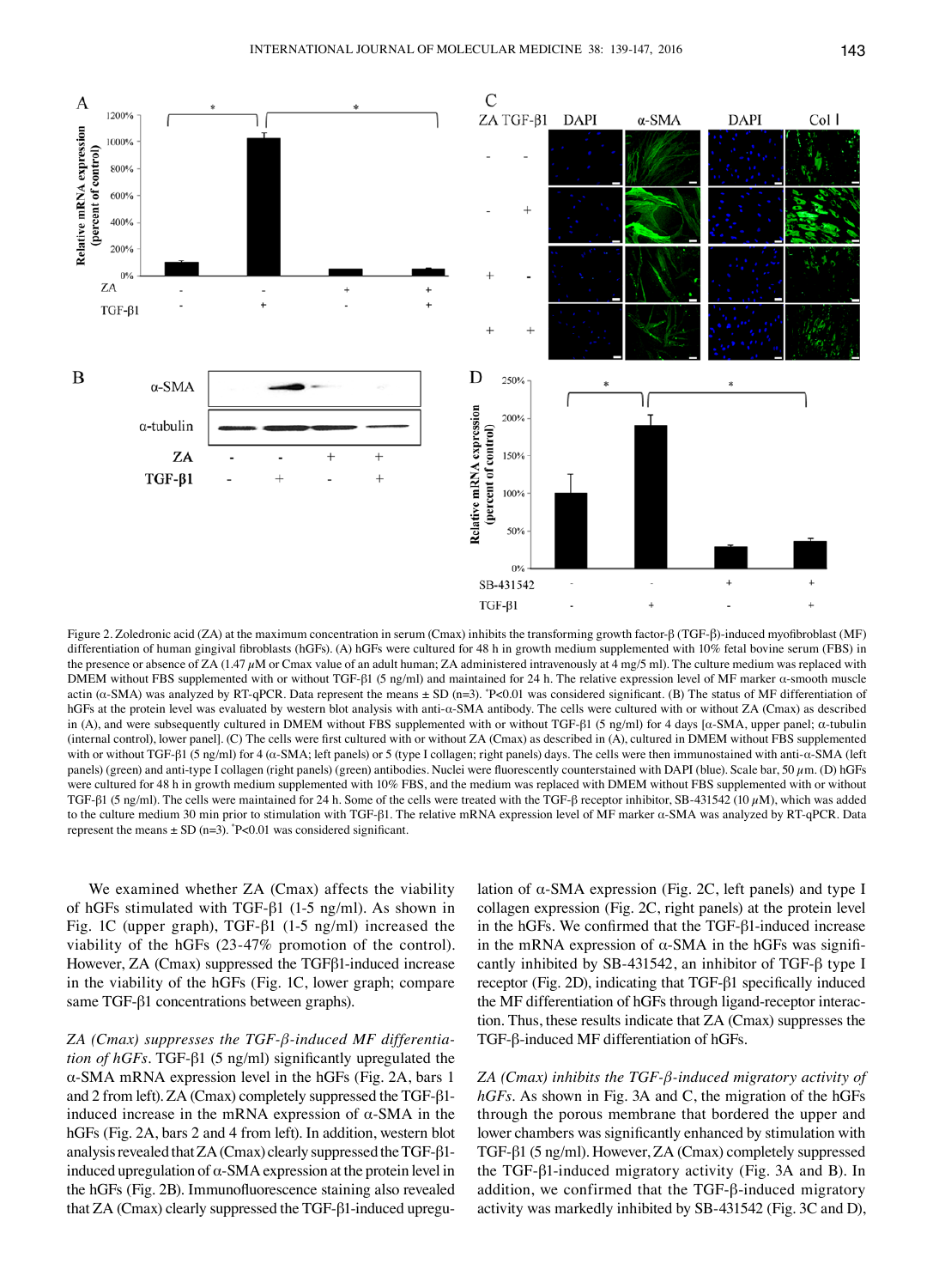

Figure 3. Zoledronic acid (ZA) at the maximum concentration in serum(Cmax) inhibits the transforming growth factor-β (TGF-β)-induced migratory activity of human gingival fibroblasts (hGFs). Cell migration assays were performed using Transwell® membrane cell culture inserts as described in the Materials and methods. (A and B) hGFs were cultured with or without ZA (1.47  $\mu$ M) for 48 h. The cells were placed in the cell culture inserts in the each well of 24-well cell culture plate. The cells were then allowed to migrate through the porous membrane that bordered the upper cell culture insert and the lower well of 24-well culture plate in the presence or absence of TGF‑β1 (5 ng/ml). (C and D) hGFs were placed in the cell culture inserts as described above. The cells were allowed to migrate through the membrane in the presence or absence of TGF‑β1 (5 ng/ml). In some cases, SB‑431542 was added to both the upper and lower culture media. The cells that had migrated onto the underside of the membrane were labeled with DAPI and visualized using a fluorescent microscope (A and C) and counted (B and D). Data represent the means  $\pm$  SD (n=3).  $\degree$ P<0.01 was considered significant.

indicating that TGF-β1 specifically induced the migration of hGFs through ligand-receptor interaction. These results indicate that ZA (Cmax) inhibits the TGF-β-induced migratory activity of hGFs.

*ZA (Cmax) suppresses the expression of TGF-β type I receptor on the surfaces of hGFs and the TGF-β-induced phosphorylation of Smad2/3 in hGFs.* In order to gain insight into the molecular mechanisms underlying the suppressive effects of ZA (Cmax) on TGF-β-induced fibrogenesis by hGFs, we investigated whether ZA affects the expression of TGF-β type I and II receptors on the surface of hGFs. In flow cytometric analysis, hGFs had two peaks in the histogram of TGF-β type I receptor-positive cells, that is, 2 groups of hGFs weakly or strongly expressed TGF-β type I receptors, respectively (Fig. 4A, upper left panel). Intriguingly, ZA (Cmax) lowered the ratio of the number of cells strongly expressing TGF-β type I receptors on their surface against that of total hGFs by 19.6 to 6.4% (Fig. 4A, upper panels). By contrast, hGFs had only one peak in the histogram of TGF-β type II receptor-positive cells (Fig. 4A, lower left panel). ZA (Cmax) did not change the position of the peak in the histogram of TGF-β type II receptor-positive cells (Fig. 4A, lower panels). Moreover, RT-qPCR analysis revealed that ZA (Cmax) did not decrease the total amount of both TGF-β receptor type (types I and II) expression at the mRNA level (Fig. 4B, upper and lower graphs, respectively), suggesting that ZA (Cmax) suppressed the expression of TGF-β type I receptor on the surface of hGFs. In addition, ZA (Cmax) suppressed the TGF-β1 (5 ng/ml)-induced phosphorylation of Smad2/3 (Fig. 4C). We confirmed these results by reproducing them in independent experiments.

# **Discussion**

Wang *et al* reported that TGF-β1 increased the viability of human dermal fibroblasts (40). We found that ZA (Cmax) reduced the TGF-β1-induced increase in the viability of hGFs (Fig. 1C). These results suggest that ZA (Cmax) possibly suppresses the TGF-β1-induced fibrogenesis in oral gingival tissue. Lu *et al* reported that TGF-β1 promoted the viability of pulmonary artery endothelial cells through Smad2-mediated signal transduction (41). We found that ZA (Cmax) suppressed the TGF-β1 (5 ng/ml)-induced phosphorylation of Smad2/3 (Fig. 4C), implicating that ZA (Cmax) may possibly suppress the TGF-β1-induced promotion of the viability of hGFs through suppression of Smad2/3 activities.

Pan *et al* or Koch *et al* reported that 5 or 50 µM ZA induced the osteoblastic differentiation of osteoblast precursor cells (42,43). In addition, Chen *et al* reported that 10 µM ZA induced the dendritic cell differentiation of monocytes (44). However, the mechanisms through which ZA (Cmax) affected the differentiation ability of cells derived from the oral cavity remained to be elucidated. In this study, we demonstrated that 1.47  $\mu$ M ZA (Cmax) significantly suppressed the TGF-β1-induced MF differentiation of hGFs (Fig. 2A, B, and C). These results strongly suggest that ZA (Cmax) inhibits wound healing in the oral cavity by the attenuation of type I collagen synthesis in MFs differentiated from hGFs following TGF-β1 stimulation. In addition, it is generally known that MFs play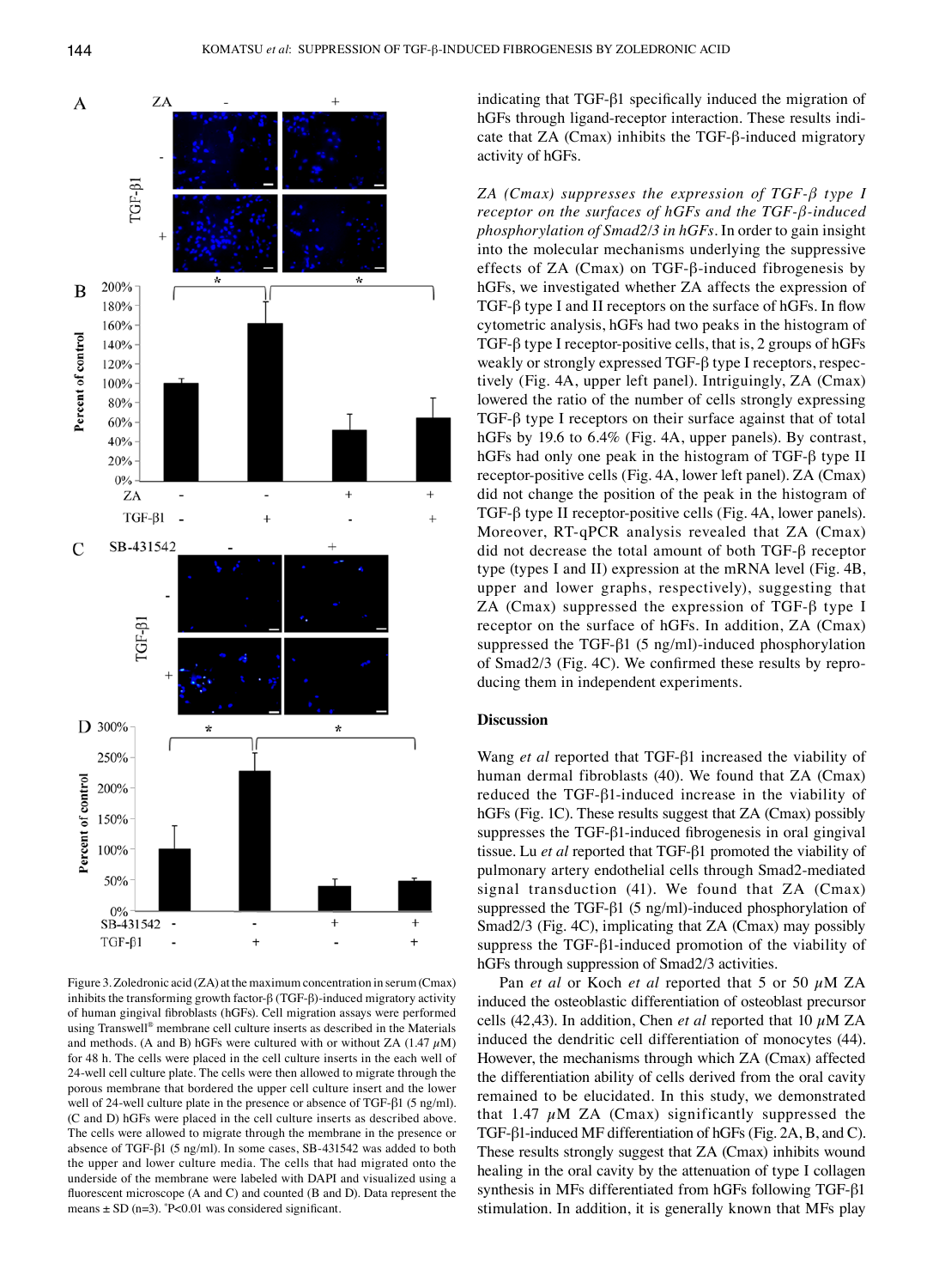

Figure 4. Zoledronic acid (ZA) at the maximum concentration in serum(Cmax) suppresses the expression of transforming growth factor-β (TGF-β) type I receptor on the surface of human gingival fibroblasts (hGFs) and the phosphorylation of Smad2/3 in hGFs. (A) hGFs were cultured with or without ZA (Cmax) for 48 h as described in Fig. 2 at a density of  $6.0x10<sup>5</sup>$  cells in a 10-cm culture dish. The expression levels of TGF-β type I (upper panels), and II (lower panels)-receptors on the surface of hGFs were evaluated by flow cytometry using anti-TGF‑β type I receptor (red) and anti-TGF‑β type II receptor (red) antibodies or the same amount of normal control IgG (blue). (B) hGFs were cultured for 48 h in growth medium supplemented with 10% fetal bovine serum (FBS) in the presence or absence of ZA (Cmax). The relative mRNA expression levels of TGF‑β type I receptor (upper graph) and TGF-β type II receptor (lower graph) were analyzed by RT-qPCR. Data represent the means  $\pm$  SD (n=3).  $P$ <0.01 was considered significant. (C) hGFs were cultured with or without ZA (Cmax) as described in (A). The cells were subsequently cultured with or without TGF-β1 (5 ng/ml) for 1 h. The phosphorylation of Smad2/3 was evaluated by western blot analyses with anti-Smad2/3 and anti-phospho-Smad2/3 antibodies.

an important role in generating a contractile force, facilitating wound closure (reviewed in ref. 16), suggesting that ZA (Cmax) also interferes with this process through the suppression of the TGF-β1-induced MF differentiation of hGFs. Of note, we found that ZA (Cmax) clearly suppressed the TGF-β1-induced phosphorylation of Smad2/3 in hGFs (Fig. 4C). Smad2/3 are known to be key signaling molecules inducing the MF differentiation of fibroblasts (27). These results suggest that ZA (Cmax) suppressed TGF-β1-induced MF differentiation of hGFs through inhibition of Smad2/3 phosphorylation by TGF-β1.

Pabst *et al* reported that ZA at 50  $\mu$ M, a much higher concentration than Cmax, significantly decreased the migratory activity of human oral keratinocytes at 72 h following treatment with ZA (45). However, it remained to be clarified whether ZA (Cmax) affected the migratory activity of various cells derived from the oral cavity, including hGFs. On the other hand, TGF- $\beta$  is known to induce migratory activity in various types of cells, including fibroblastic cells, in a Smad-dependent manner (28-30). In this study, we demonstrated that ZA (Cmax) significantly suppressed the TGF-β1-induced migratory activity of hGFs (Fig. 3A and B). Wound healing or mucous re-epithelialization is a complex process involving the proliferation and migration of mesenchymal cells, such as fibroblasts and MFs, which construct granulation tissue for wound closure and then induce mucous re-epithelialization on it (reviewed in ref. 46). As described above, ZA (Cmax) suppressed TGF-β1-induced phosphorylation of Smad2/3 (Fig. 4C). These results suggest that ZA (Cmax) suppresses wound closure with granulation tissue in the oral cavity by the inhibition of the TGF-β1-induced migration of mesenchymal cells, such as hGFs by suppressing Smad2/3 phosphorylation by TGF-β1. On the other hand, Ozdamar *et al* (47) reported that the phosphorylation of polarity protein Par6 is required for TGF-β1-dependent epithelial-to-mesenchymal transition (EMT) in mammary gland ECs and controls the interaction of Par6 with the E3 ubiquitin ligase Smurf1. Smurf1, in turn, targets the guanosine triphosphatase RhoA for degradation, thereby leading to a loss of tight junctions (47). In addition, RhoA is generally known to be a regulator of cell migratory activity in various types of cells by promoting stress fiber assembly and the resultant cell adhesion (48). Intriguingly, serine-to-alanine point mutation [Par6(S345A)] of the TGF-β1-induced phosphorylation site in Par6 suppressed the TGF-β1-induced EMT in a Smad-independent manner. It remains to be clarified whether ZA (Cmax) suppresses the TGF-β1-induced migratory activity of hGFs through affecting Par6/Smurf1/RohA signal transduction pathway in a Smad-independent manner.

Saito *et al* demonstrated the negative effects of ZA on the re-epithelialization of oral mucosa in a three-dimensional *in vitro* oral mucosa wound healing model (49). They demonstrated histologically that ZA downregulated the expression of TGF-β type I and II receptors and Smad3 phosphorylation in oral keratinocytes. However, they used ZA at 10  $\mu$ M, which was a much higher concentration than Cmax, for evaluating the effects on TGF-β1-induced signal transduction in human oral keratinocytes. Moreover, they did not elucidate how TGF-β-induced intracellular signals affect the function of human oral keratinocytes at the cellular and molecular levels. In this study, we demonstrated that ZA (Cmax) lowered the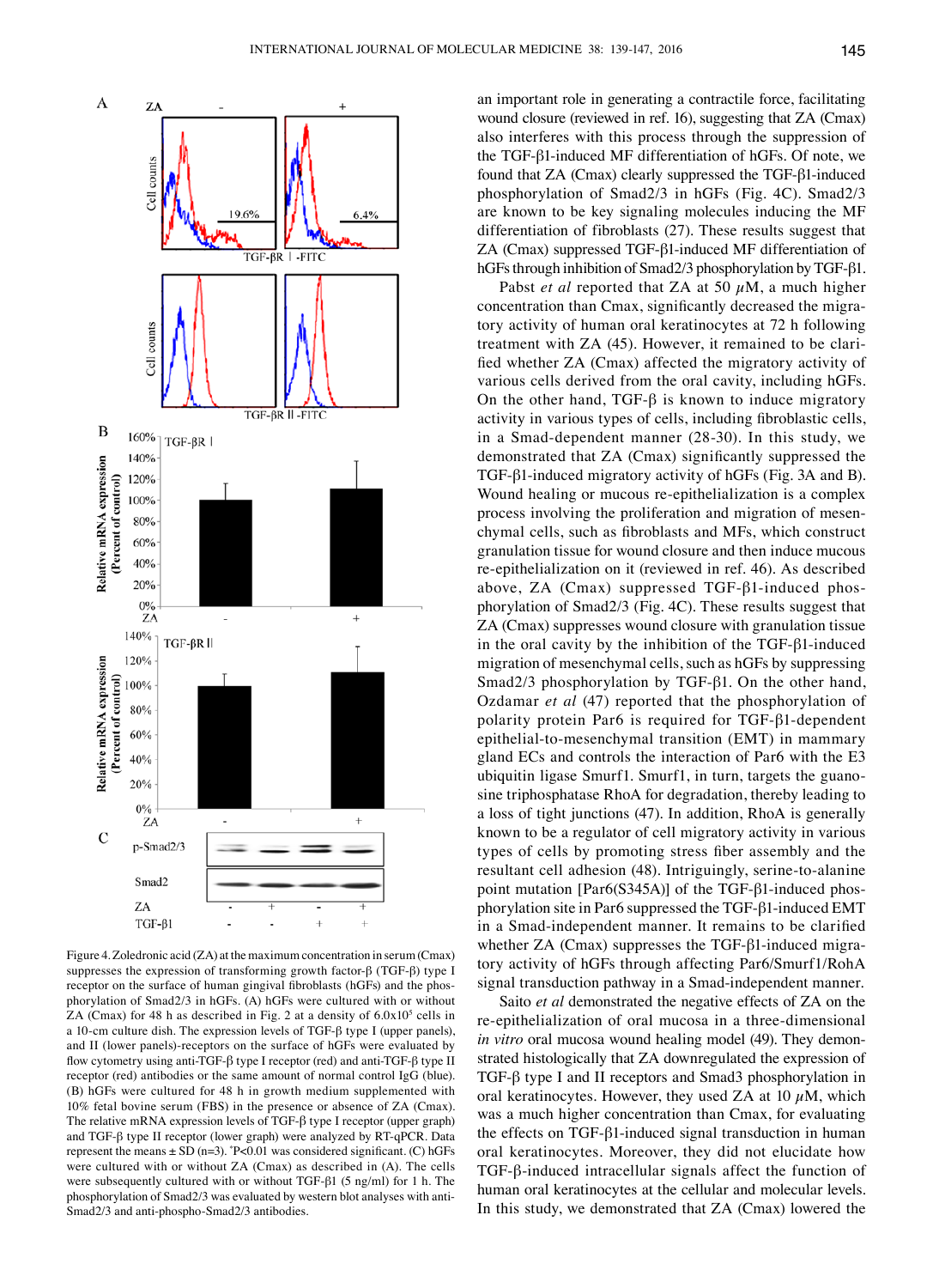ratio of the number of cells strongly expressing TGF-β type I receptors on their surface against that of total hGFs, but did not affect the expression status of TGF-β type II receptors on hGFs (Fig. 4A). This finding suggests that ZA (Cmax) preferentially suppresses the expression of TGF-β type I receptor over that of TGF-β type II receptor on the surfaces of hGFs. By contrast, as described above, a high concentration of ZA (10  $\mu$ M) seemed to downregulate the expression of both TGF-β receptor types (types I and II). In addition, we found that ZA (Cmax) suppressed the TGF-β1-induced phosphorylation of Smad2/3 in hGFs (Fig. 4C), implicating that the suppression of the TGF-β1-induced phosphorylation of Smad2/3 in hGFs by ZA (Cmax) may be caused by the inhibition of TGF-β type I receptor expression on the surfaces of hGFs. However, it remains to be clarified whether ZA (Cmax) directly suppresses the TGF-β1-induced phosphorylation of Smad2/3, or indirectly suppresses that through the inhibition of the TGF-β type I receptor expression on the surface of hGFs. On the other hand, Okamoto *et al* demonstrated that ZA (30-50  $\mu$ M) induced apoptosis and S-phase arrest in mesothelioma by inhibiting the functions of Rab family proteins(50). The Rab family is generally known to control the endosomal trafficking of membrane molecules, such as growth factor receptors (reviewed in ref. 51). It is also generally known that Rab5, activated by a guanine nucleotide exchange factor (GEF), directs TGF-β-activated receptors into the endocytic pathway that promotes TGF-β-induced Smad2/3-dependent signals (52). In addition, Kardassis *et al* suggested that TGF-β receptors may be recycled on the cell membrane in a Rab-11-dependent manner following clathrin-dependent internalization of TGF-β receptors, which may positively affect the activities of Smad2/3-dependent TGF-β-induced intracellular signals mediated by these receptors (53). Our laboratory is currently investigating whether ZA (Cmax) suppresses the function of Rab family members that may upregulate the activity of TGF-β1-induced Smad2/3-dependent intracellular signals in hGFs at the receptor level, thereby resulting in downregulating TGF-β1-induced fibrogenic activity of the cells.

As described above, it has been reported that the TGF-βinduced activation of p38 MAPK positively regulates migratory activity (31). In fact, TGF-β1 upregulated the phosphorylation of p38 MAPK in hGFs; however, ZA (Cmax) did not suppress the TGF-β1 (5 ng/ml)-induced phosphorylation of p38 MAPK in hGFs (data not shown), suggesting that p38 MAPK activity is not related to the suppressive effects of ZA (Cmax) on TGF-β1-induced fibrogenic activity of hGFs. It is plausible that the suppression of type I receptor expression on the surface of hGFs by ZA (Cmax), as shown in Fig. 4A, may not be sufficient to suppress the TGF- $\beta$ 1induced p38 MAPK phosphorylation. On the other hand, the activation of MAPKs such as JNK and p38 MAPK, but not ERK, is necessary for the progression of the hypoxia-induced MF differentiation of fibroblasts (54). Although, in western blot analysis, the phosphorylation of JNK was not detectable in hGFs before/after TGF-β1 (5 ng/ml) stimulation (data not shown), it remains to be clarified whether JNK affects the TGF-β1-induced fibrogenic and migratory activities of hGFs. In addition, the mechanisms through which p38 MAPK affects the TGF-β1-induced fibrogenic and migratory activities of hGFs also remains to be clarified.

In conclusion, in the present study, it was suggested that ZA (Cmax) attenuates TGF-β1-induced wound closure by inhibiting the formation of granulation tissue by hGFs stimulated with TGF-β1 that was derived from inflammatory tissue, possibly through the suppression of Smad2/3 signaling. Our findings partly clarify the molecular mechanisms underlying BRONJ and would benefit research into drug targets at the molecular level for the treatment of this symptom.

# **Acknowledgements**

This study was supported in part by Grants-in-Aid for Scientific Research (KAKENHI) (grant nos. 24791981 awarded to M.I., 25463053 awarded to N.C., 26462823 awarded to S.K., 22592076 awarded to M.K., 26293426 awarded to T.S., 24593002 awarded to Y.S., and 26670852 awarded to A.I.) from the Ministry of Education, Culture, Sports, Science and Technology of Japan; Grant-in-Aid from the Dental Society of Iwate Medical University; and Grant-in-Aid for Strategic Medical Science Research Centre from the Ministry of Education, Culture, Sports, Science, and Technology of Japan, 2010-2014.

#### **References**

- 1. Gong L, Altman RB and Klein TE: Bisphosphonates pathway. Pharmacogenet Genomics 21: 50-53, 2011.
- 2. Boonyapakorn T, Schirmer I, Reichart PA, Sturm I and Massenkeil G: Bisphosphonate-induced osteonecrosis of the jaws: prospective study of 80 patients with multiple myeloma and other malignancies. Oral Oncol 44: 857-869, 2008.
- 3. Fliefel R, Tröltzsch M, Kühnisch J, Ehrenfeld M and Otto S: Treatment strategies and outcomes of bisphosphonate-related osteonecrosis of the jaw (BRONJ) with characterization of patients: a systematic review. Int J Oral Maxillofac Surg 44: 568-585, 2015.
- 4. Manaka K, Makita N and Iiri T: Erdheim-Chester disease and pituitary involvement: a unique case and the literature. Endocr J 61: 185-194, 2014.
- 5. Rogers MJ, Crockett JC, Coxon FP and Mönkkönen J: Biochemical and molecular mechanisms of action of bisphosphonates. Bone 49: 34-41, 2011.
- 6. Vahtsevanos K, Kyrgidis A, Verrou E, Katodritou E, Triaridis S, Andreadis CG, Boukovinas I, Koloutsos GE, Teleioudis Z, Kitikidou K, *et al*: Longitudinal cohort study of risk factors in cancer patients of bisphosphonate-related osteonecrosis of the jaw. J Clin Oncol 27: 5356-5362, 2009.
- 7. Marx RE, Sawatari Y, Fortin M and Broumand V: petrosis) of the jaws: risk factors, recognition, prevention, and treatment. J Oral Maxillofac Surg 63: 1567-1575, 2005.
- 8. Ruggiero SL, Dodson TB, Assael LA, Landesberg R, Marx RE and Mehrotra B; American Association of Oral and Maxillofacial Surgeons: American Association of Oral and Maxillofacial Surgeons position paper on bisphosphonate-related osteonecrosis of the jaws. J Oral Maxillofac Surg 67 (Suppl 5): 2-12, 2009.
- 9. Hansen T, Kunkel M, Weber  $\overrightarrow{A}$  and James Kirkpatrick C: Osteonecrosis of the jaws in patients treated with bisphosphonates- histomorpholoic analysis in comparison with infected osteoradionecrosis. J Oral Pathol Med 35: 155-160, 2006.
- 10. Hoefert S, Wierich W, Eufinger H and Krempien B: BP-associated vascular necrosis (AN) of the jaws: histological findings. Bone 38 (suppl 1): 76, 2006.
- 11. De Ceulaer J, Tacconelli E and Vandecasteele SJ: *Actinomyces osteomyelitis* in bisphosphonate-related osteonecrosis of the jaw (BRONJ): the missing link? Eur J Clin Microbiol Infect Dis 33: 1873-1880, 2014.
- 12. Kobayashi Y, Hiraga T, Ueda A, Wang L, Matsumoto-Nakano M, Hata K, Yatani H and Yoneda T: Zoledronic acid delays wound healing of the tooth extraction socket, inhibits oral epithelial cell migration, and promotes proliferation and adhesion to hydroxyapatite of oral bacteria, without causing osteonecrosis of the jaw, in mice. J Bone Miner Metab 28: 165-175, 2010.